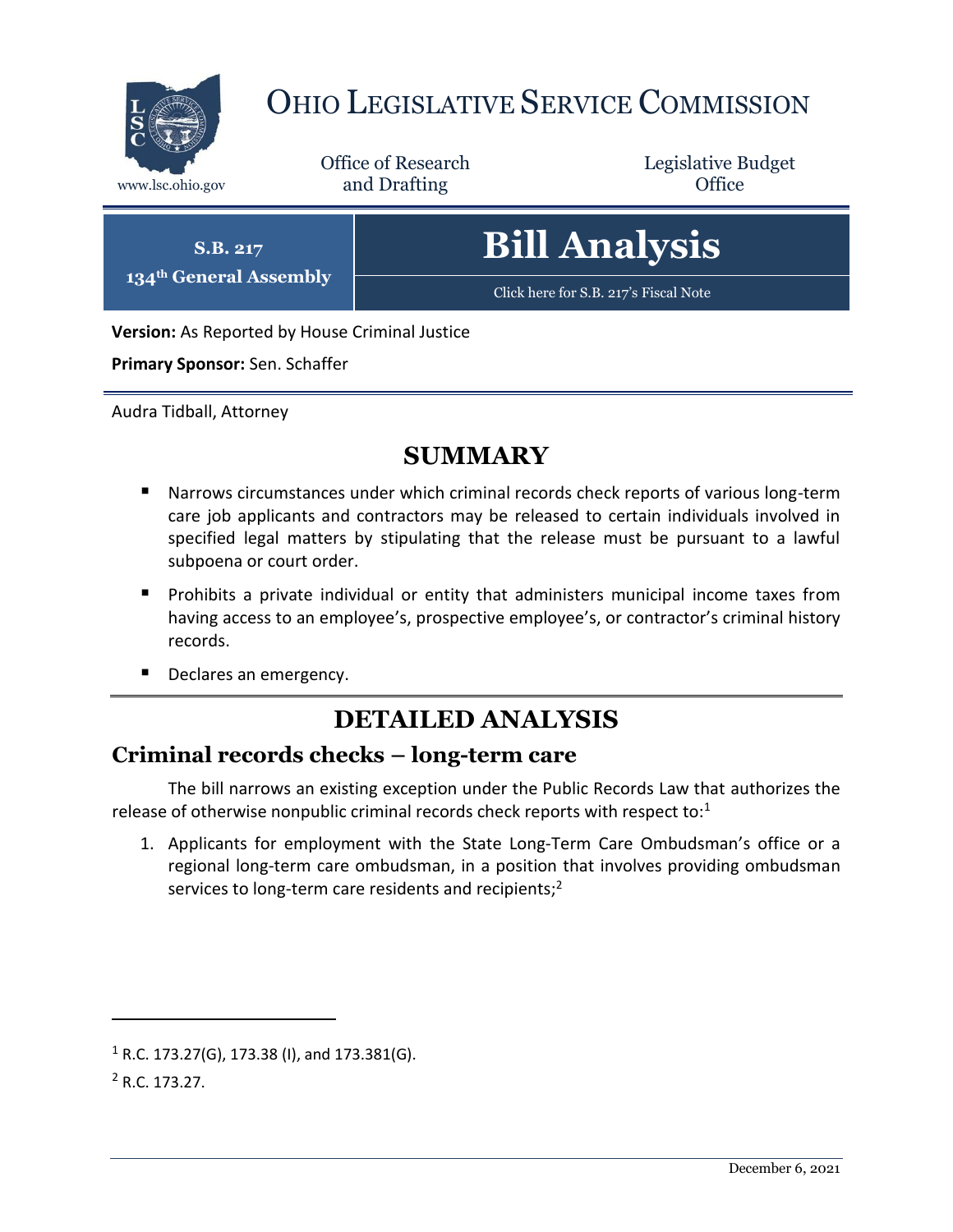- 2. Applicants for employment with an Area Agency on Aging, a PASSPORT administrative agency, a provider or subcontractor under a Department of Aging program, or a consumer, in a position that involves providing direct care to consumers; $3$
- 3. Applicants for and holders of community-based long-term care certificates, contracts, or grants.<sup>4</sup>

Under current law, these criminal records check reports are generally not subject to disclosure under the Public Records Law, but a court, hearing officer, or "other necessary individual" may access a report in a case dealing with (1) a denial of the person's employment or refusal to issue a certificate, contract, or grant, (2) the person's employment or unemployment benefits or revocation of a certificate, contract, or grant, or (3) a civil or criminal action regarding Medicaid or a Department of Aging program. The bill's change addresses the "other necessary individuals" in these cases by stipulating that their access must be pursuant to "a lawful subpoena or court order." The access by courts and hearing officers is unchanged.<sup>5</sup>

#### **Municipal income tax administration**

Under continuing law, a municipal corporation may directly administer and collect an income tax it levies or it may contract with a third party to perform those duties. These third parties may include another municipal corporation, the Central Collection Agency (CCA), the Regional Income Tax Agency (RITA), or a private organization. RITA is a regional council of governments that generally administers municipal income taxes of member municipalities.<sup>6</sup> CCA is a similar organization formed and operated by the City of Cleveland, though it is not registered or organized as a regional council of governments.<sup>7</sup> With the exception of the municipal net profits tax, which is administered and collected by the Department of Taxation for any business that opts in for state administration of the tax, municipal corporations maintain discretion to determine whether to undertake tax administration responsibilities or outsource administration to another party. Once chosen, Ohio law imposes various responsibilities on the tax administrator.

One such responsibility is the requirement that a tax administrator order a criminal background check for any employee, prospective employee, or contractor of a municipality or regional council of government that will have access to confidential federal income tax information. The tax administrator must request the Superintendent of the Bureau of Criminal

 $\overline{a}$ 

<sup>3</sup> R.C. 173.38.

<sup>4</sup> R.C. 173.381.

 $5$  R.C. 173.27(G), 173.38(I), and 173.381(G).

<sup>6</sup> See R.C. Chapter 167, not in the bill. See also Regional Income Tax Agency (RITA), *RITA Municipalities*, available at [https://www.ritaohio.com/Municipalities,](https://www.ritaohio.com/Municipalities) and Ohio Auditor of State, *Councils of Governments (COG) Registration*, available at [https://ohioauditor.gov/local/cog/CogListing.aspx.](https://ohioauditor.gov/local/cog/CogListing.aspx)

<sup>&</sup>lt;sup>7</sup> See City of Cleveland – Division of Taxation, CCA Member Municipalities, available at [http://ccatax.ci.cleveland.oh.us/?p=ccamap.](http://ccatax.ci.cleveland.oh.us/?p=ccamap)